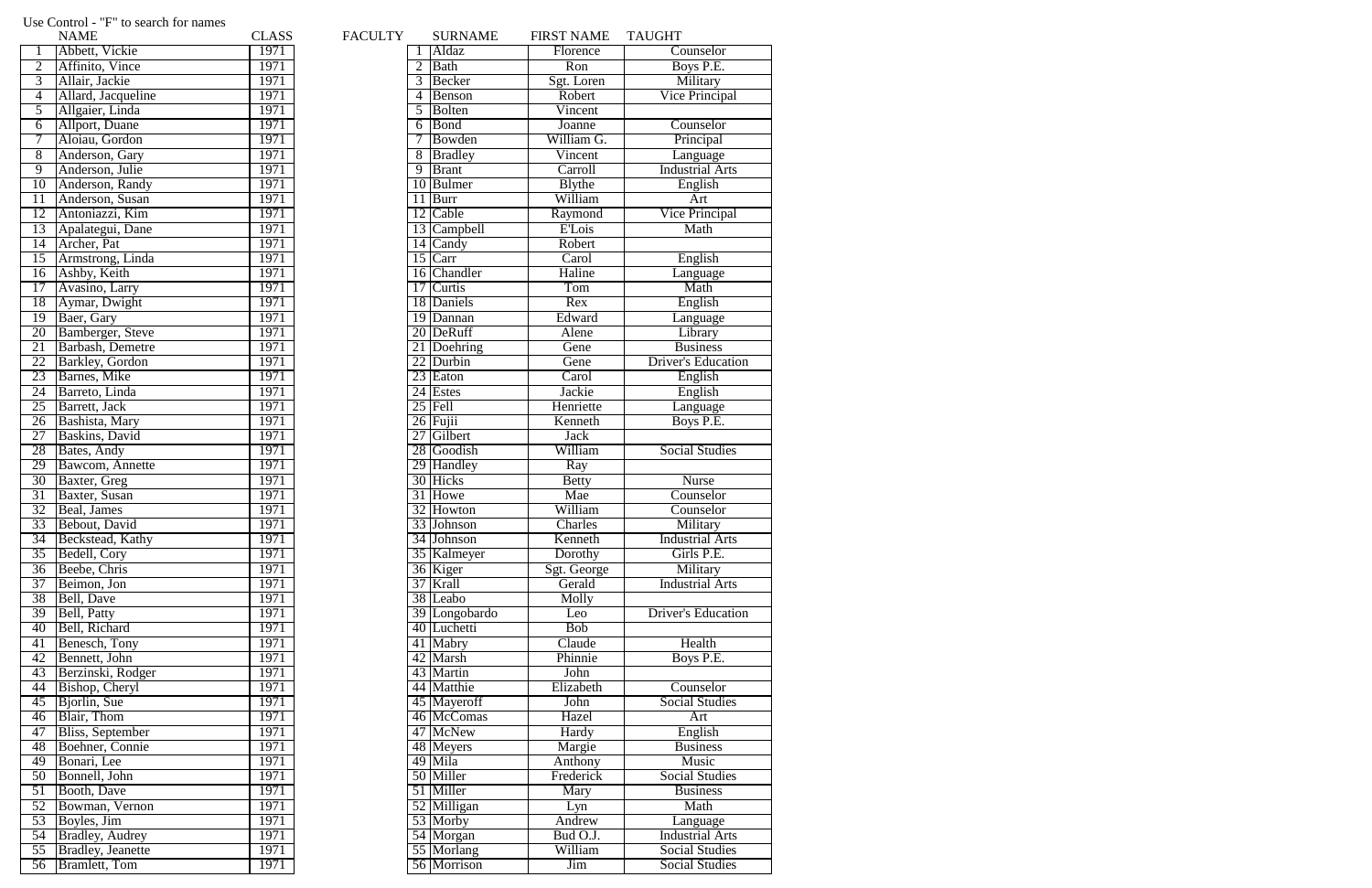|                 | 57 Brandt, John         | 1971 |  | 57 Mortara    | Gene          | Science                   |
|-----------------|-------------------------|------|--|---------------|---------------|---------------------------|
| 58              | Brann, Fred             | 1971 |  | 58 Murphy     | Dr. Millard   | Counselor                 |
| 59              | Brecke, Reid            | 1971 |  | 59 Mussatti   | David         | <b>Social Studies</b>     |
| 60              | Breimon, Jon            | 1971 |  | 60 Muth       | Margaret      | English                   |
| 61              | Bridges, Russell        | 1971 |  | 61 Nagel      | Mary          | English                   |
| 62              | Brimsmead, William      | 1971 |  | 62 Neal       | <b>Jack</b>   | Music                     |
| 63              | Brown, Cynthia          | 1971 |  | 63 Olson      | <b>Betty</b>  | Math                      |
| 64              | Brown, Fred             | 1971 |  | 64 Parker     | Anne          | English                   |
| $\overline{65}$ | Brown, Steve            | 1971 |  | 65 Phillips   | Peggy         | <b>Business</b>           |
| 66              | Brumen, Richard         | 1971 |  | 66 Picollo    | Marvin E.     | Superintendent            |
| 67              | <b>Brunet</b> , Richard | 1971 |  | 67 Purington  | Jean          | English                   |
| 68              | Buck, Steve             | 1971 |  | 68 Rausch     | Janice        |                           |
| 69              | Burroughs, Gary         | 1971 |  | 69 Reil       | Maryjean      |                           |
| $\overline{70}$ | Bynum, Andrea           | 1971 |  | 70 Rosaschi   | Andrew        | <b>Vice Principal</b>     |
| 71              | Camp, Cynthis           | 1971 |  | 71 Ryan       | <b>Thomas</b> | English                   |
| $\overline{72}$ | Canuso, Paulann         | 1971 |  | $72$ Ryan     | Margaret      | Language                  |
| 73              | Carne, Katie            | 1971 |  | 73 Ryerse     | Charles       | Boys P.E.                 |
| 74              | Carson, Steve           | 1971 |  | 74 Shields    | Mel           |                           |
| 75              | Carter, Beverly         | 1971 |  | 75 Simonian   | <b>Simon</b>  | Science                   |
| 76              | Carter, Elise           | 1971 |  | 76 Stephenson | Rosemary      |                           |
| 77              | Cartlidge, Gail         | 1971 |  | 77 Stevenson  | Caroline      | Girls P.E.                |
| 78              | Castellanos, Jasper     | 1971 |  | 78 Streng     | George        |                           |
| 79              | Caulk, Paul             | 1971 |  | 79 Sullivan   | Gary          | <b>Social Studies</b>     |
| 80 <sup>°</sup> | Cerfoglio, Dennis       | 1971 |  | 80 Sullivan   | Mary          | English                   |
| $\overline{81}$ | Chandler, Mark          | 1971 |  | 81 Swinden    | Eleanor       | Home Economics            |
| $\overline{82}$ | Chin, William           | 1971 |  | 82 Ternan     | Philip        | Science                   |
| 83              | Christensen, Dale       | 1971 |  | 83 Trout      | Lloyd         | <b>Social Studies</b>     |
| 84              | Christensen, Jeff       | 1971 |  | 84 Walker     | Harry         | English                   |
| $\overline{85}$ | Christie, Gary          | 1971 |  | 85 Woodford   | Taunya        | English                   |
|                 | 86 Chruchfield, Steve   | 1971 |  | 86 Zucco      | Lewis         | <b>Driver's Education</b> |

| $\overline{57}$ | Brandt, John           | 1971 | 57 Mortara                  | Gene         |
|-----------------|------------------------|------|-----------------------------|--------------|
| 58              | Brann, Fred            | 1971 | 58 Murphy                   | Dr. Millard  |
| 59              | Brecke, Reid           | 1971 | 59 Mussatti                 | David        |
| 60              | Breimon, Jon           | 1971 | 60 Muth                     | Margaret     |
| $\overline{61}$ |                        | 1971 |                             | Mary         |
|                 | Bridges, Russell       |      | 61 Nagel                    |              |
| 62              | Brimsmead, William     | 1971 | 62 Neal                     | <b>Jack</b>  |
| 63              | Brown, Cynthia         | 1971 | 63 Olson                    | <b>Betty</b> |
| 64              | Brown, Fred            | 1971 | 64 Parker                   | Anne         |
| 65              | Brown, Steve           | 1971 | 65 Phillips                 | Peggy        |
| 66              | Brumen, Richard        | 1971 | 66 Picollo                  | Marvin E.    |
| 67              | Brunet, Richard        | 1971 | 67 Purington                | Jean         |
| 68              | Buck, Steve            | 1971 | 68 Rausch                   | Janice       |
| 69              | Burroughs, Gary        | 1971 | 69 Reil                     | Maryjean     |
| 70              | Bynum, Andrea          | 1971 | 70 Rosaschi                 | Andrew       |
| 71              | Camp, Cynthis          | 1971 | 71 Ryan                     | Thomas       |
| 72              | Canuso, Paulann        | 1971 | $72 \overline{\text{Ryan}}$ | Margaret     |
| 73              | Carne, Katie           | 1971 | $\overline{73}$ Ryerse      | Charles      |
| 74              | Carson, Steve          | 1971 | 74 Shields                  | Mel          |
| 75              | Carter, Beverly        | 1971 | 75 Simonian                 | Simon        |
| 76              | Carter, Elise          | 1971 | 76 Stephenson               | Rosemary     |
| 77              | Cartlidge, Gail        | 1971 | 77 Stevenson                | Caroline     |
| 78              | Castellanos, Jasper    | 1971 | 78 Streng                   | George       |
| 79              | Caulk, Paul            | 1971 | 79 Sullivan                 | Gary         |
|                 |                        |      |                             |              |
| 80              | Cerfoglio, Dennis      | 1971 | 80 Sullivan                 | Mary         |
| 81              | Chandler, Mark         | 1971 | 81 Swinden                  | Eleanor      |
| 82              | Chin, William          | 1971 | 82 Ternan                   | Philip       |
| 83              | Christensen, Dale      | 1971 | 83 Trout                    | Lloyd        |
| 84              | Christensen, Jeff      | 1971 | 84 Walker                   | Harry        |
| 85              | Christie, Gary         | 1971 | 85 Woodford                 | Taunya       |
| 86              | Chruchfield, Steve     | 1971 | 86 Zucco                    | Lewis        |
| 87              | Chun, Paul             | 1971 |                             |              |
| 88              | Cipolla, Barbara       | 1971 |                             |              |
| 89              | Clark, Jay             | 1971 |                             |              |
| 90              | Clayton, David         | 1971 |                             |              |
| 91              | Clayton, John          | 1971 |                             |              |
| 92              | Colburn, David         | 1971 |                             |              |
| 93              | Colletti, Sue          | 1971 |                             |              |
| 94              | Colon, Chris           | 1971 |                             |              |
| 95              | Colovich, R. Jay       | 1971 |                             |              |
| 96              | Columbini, James       | 1971 |                             |              |
| 97              | <b>Cook Paulette</b>   | 1971 |                             |              |
| 98              | Cooke, Earl            | 1971 |                             |              |
| 99              | Cooke, Valerie         | 1971 |                             |              |
| 100             | Coulson, Alene         | 1971 |                             |              |
| 101             | Cowan, Bob             | 1971 |                             |              |
|                 | 102 Cox, Gene          | 1971 |                             |              |
|                 | 103 Cross, Brenda      | 1971 |                             |              |
|                 | 104 Curi, Steve        | 1971 |                             |              |
|                 | 105 Curt, Susie        | 1971 |                             |              |
|                 | 106 Cuthbert, George   | 1971 |                             |              |
|                 | 107 Dana, Judy         | 1971 |                             |              |
|                 | 108 Davis, Clayton     | 1971 |                             |              |
|                 | 109 Deal, Tim          | 1971 |                             |              |
|                 | 110 Deesing, Debbie    | 1971 |                             |              |
|                 | 111 Delauer, Debbie    | 1971 |                             |              |
|                 | 112 Demosthenes, Steve | 1971 |                             |              |
|                 | 113 DePietro, John     | 1971 |                             |              |
|                 |                        |      |                             |              |
|                 | 114 Devaney, Patricia  | 1971 |                             |              |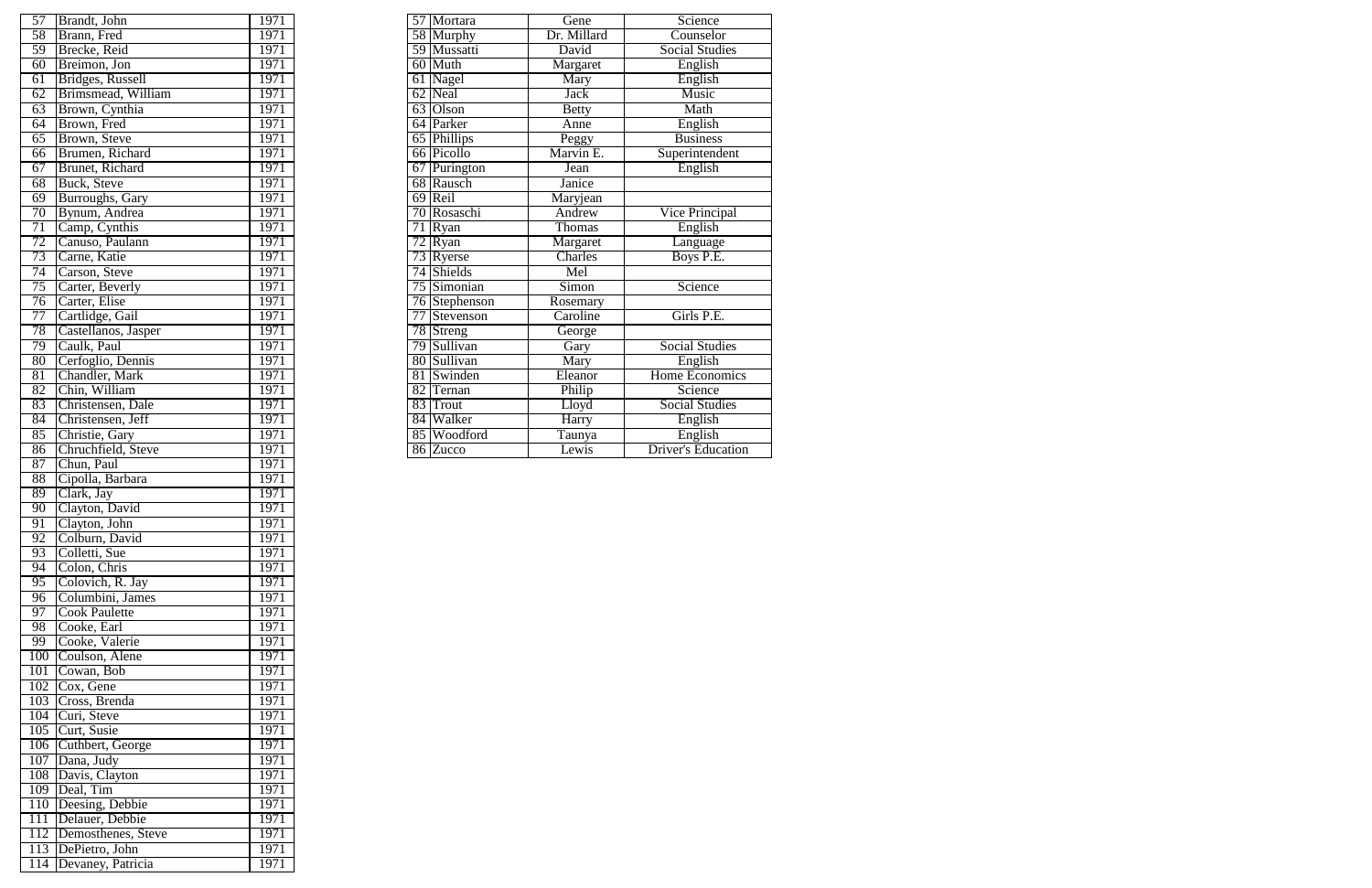| 115                     | Dillon, Tom               | 1971              |
|-------------------------|---------------------------|-------------------|
| 116                     | Disney, Kevin             | 1971              |
| 117                     | Dockery, Kathy            | 1971              |
| 118                     | Dolan, Heather            | 1971              |
| 119                     | Donahue, Meg              | 1971              |
| $\overline{120}$        | Doty, Ray                 | 1971              |
| $\overline{121}$        | Doughty, Julie            | 1971              |
| 122                     | Drendel, Millie           | 1971              |
| 123                     | Drew, Dave                | 1971              |
| 124                     | Duhon, Grant              | 1971              |
| 125                     | Duncan, Allyn             | 1971              |
| $\overline{126}$        | Eammelli, Janice          | 1971              |
| 127                     | Eckley, Paul              | 1971              |
| 128                     | Elcano, Jeff              | 1971              |
| 129                     | Elkins, Sandy             | 1971              |
| 130                     | Ellett, Celine            | 1971              |
| 131                     | Elliott, Steve            | 1971              |
| 132                     | Elmore, Lynne             | 1971              |
| 133                     | Emerson, Randy            | 1971              |
| 134                     | Emmons, Alan              | 1971              |
| 135                     | Ennis, George             | 1971              |
| 136                     | Erwin, John               | 1971              |
| 137                     | Erwin, Susan              | 1971              |
| 138                     | Evans, Bill               | 1971              |
| 139                     | Fair, David               | 1971              |
| $1\overline{40}$        | Fanlo, Thomas             | 1971              |
| 141                     | Faretto, Harold           | 1971              |
| 142                     | Farrow, Pamela            | 1971              |
| 143                     | Felten, Jamie             | 1971              |
| 144                     | Finnigan, Chris           | 1971              |
| 145                     | Fisher, John              | 1971              |
| 146                     | Fladager, Denise          | 1971              |
| 147                     | Flodman, Karen            | 1971              |
| 148                     | Fowler, Toni              | 1971              |
| 149                     | Franchi, Toni             | $1\overline{971}$ |
| 150                     | Frank, Ann                | 1971              |
| 151                     | Franklin, Bob             | 1971              |
| 152                     | Frazier, Ed               | 1971              |
| 153                     | Freeman, Steve            | 1971              |
| 154                     | Freemonth, Randy          | 1971              |
|                         |                           | 1971              |
| $1\overline{55}$<br>156 | French, Jim<br>Fry, Rusty | 1971              |
| 157                     | Fuchs, Ronni              | 1971              |
| 158                     | Games, Joanne             | 1971              |
| 159                     | Gammon, Mark              | 1971              |
|                         | Ganser, Joan              | 1971              |
| 160<br>161              | Gant, Chris               | 1971              |
|                         |                           |                   |
| 162                     | Garcia, Michael           | 1971              |
| 163                     | Gardiner, Steve           | 1971              |
| 164                     | Garfinkle, Dan            | 1971              |
| $16\overline{5}$        | Gelmstedt, Roger          | 1971              |
| 166                     | Gilbertson, Janet         | 1971              |
| 167                     | Giorgi, Muriel            | 1971              |
| 168                     | Glidewell, Elaine         | 1971              |
| 169                     | Goicoechea, Louise        | 1971              |
| 170                     | Gokey, Kathy              | 1971              |
| $17\overline{1}$        | Grifall, Jim              | 1971              |
| 172                     | Grotegut, Kate            | 1971              |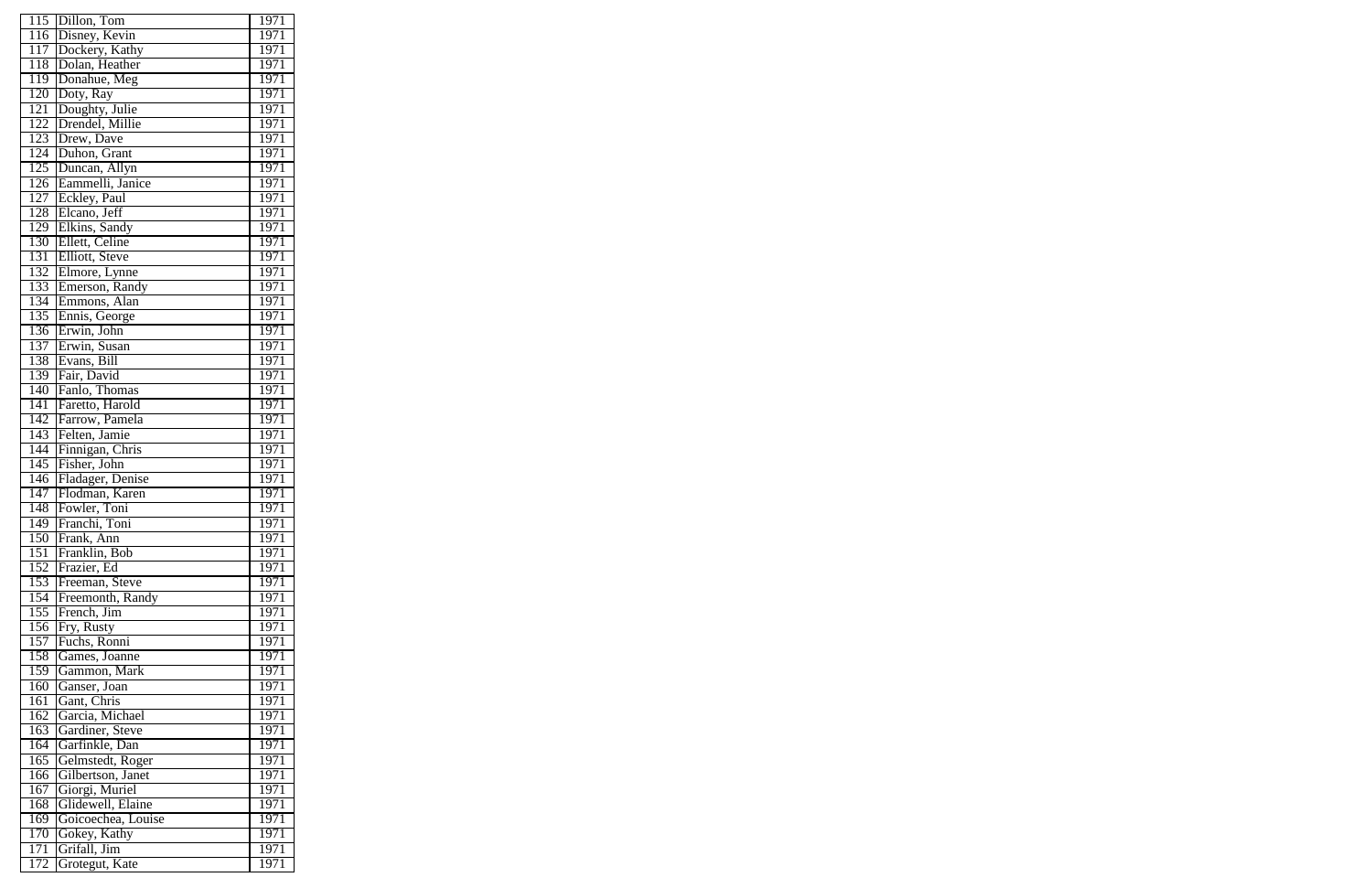| 173 | Hadlock, Robin                | 1971              |
|-----|-------------------------------|-------------------|
| 174 | Hagerman, Wayne               | 1971              |
| 175 | Hahn, John                    | 1971              |
| 176 | Haig, Laura                   | 1971              |
| 177 | Hall, Dave                    | 1971              |
| 178 | Hall, Peggy                   | 1971              |
| 179 | Handley, Gary                 | 1971              |
| 180 | Hansen, Kent                  | 1971              |
| 181 | Harding, Linn                 | 1971              |
| 182 | Harding, Sue                  | 1971              |
| 183 | Harper, Dave                  | 1971              |
| 184 | Harris, Bob                   | 1971              |
| 185 | Harris, Nancy                 | 1971              |
| 186 | Harris, Tom                   | 1971              |
| 187 | Harrison, Maryanne            | 1971              |
| 188 | Harrison, Pam                 | 1971              |
| 189 | Harshbarger, Clyde            | 1971              |
|     | Hatfield, Zenobia             | 1971              |
| 190 |                               |                   |
| 191 | Hawa, Mona                    | 1971              |
| 192 | Hayes, Glenda<br>Hayes, Robin | 1971              |
| 193 |                               | 1971              |
| 194 | Heckman, Jan                  | 1971              |
| 195 | Hellman, Boone                | 1971              |
| 196 | Hellman, Maxwell              | 1971              |
| 197 | Henshaw, Toni                 | 1971              |
| 198 | Hernden, Cindi                | 1971              |
| 199 | Herr, Cindy                   | 1971              |
| 200 | Herz, George                  | 1971              |
| 201 | Hickman, Bob                  | 1971              |
| 202 | Hill, Betsy                   | 1971              |
| 203 | Hill, Meleva                  | 1971              |
| 204 | Hinch, Patricia               | 1971              |
| 205 | Hirshland, David              | $\overline{197}1$ |
| 206 | Hollingsworth, Robert         | 1971              |
| 207 | Hollis, Gayle                 | 1971              |
| 208 | Horner, Sandra                | 1971              |
| 209 | Horsley, Eugene               | 1971              |
| 210 | Houston, Stan                 | 1971              |
| 211 | Howard, Jason                 | 1971              |
| 212 | Howard, Mari                  | 1971              |
| 213 | Hubbard, John                 | 1971              |
| 214 | Hublitz, Ronald               | 1971              |
| 215 | Hughes, Ian                   | 1971              |
| 216 | Humphrey, Ellie               | 1971              |
| 217 | Ihrig, Tony                   | 1971              |
| 218 | Ingham, Terese                | 1971              |
| 219 | Jack, Daren                   | 1971              |
| 220 | Jack, David                   | 1971              |
| 221 | Jack, Mike                    | 1971              |
| 222 | James, Linda                  | 1971              |
| 223 | Jamison, Scott                | 1971              |
| 224 | Janke, Kathy                  | 1971              |
| 225 | Jaquish, Robert               | 1971              |
| 226 | Jasper, Jill                  | 1971              |
| 227 | Javier, Rosalinda             | 1971              |
| 228 | Jeffers, Judy                 | 1971              |
| 229 | Jeppson, Jim                  | 1971              |
| 230 | Jobe, Linda                   | 1971              |
|     |                               |                   |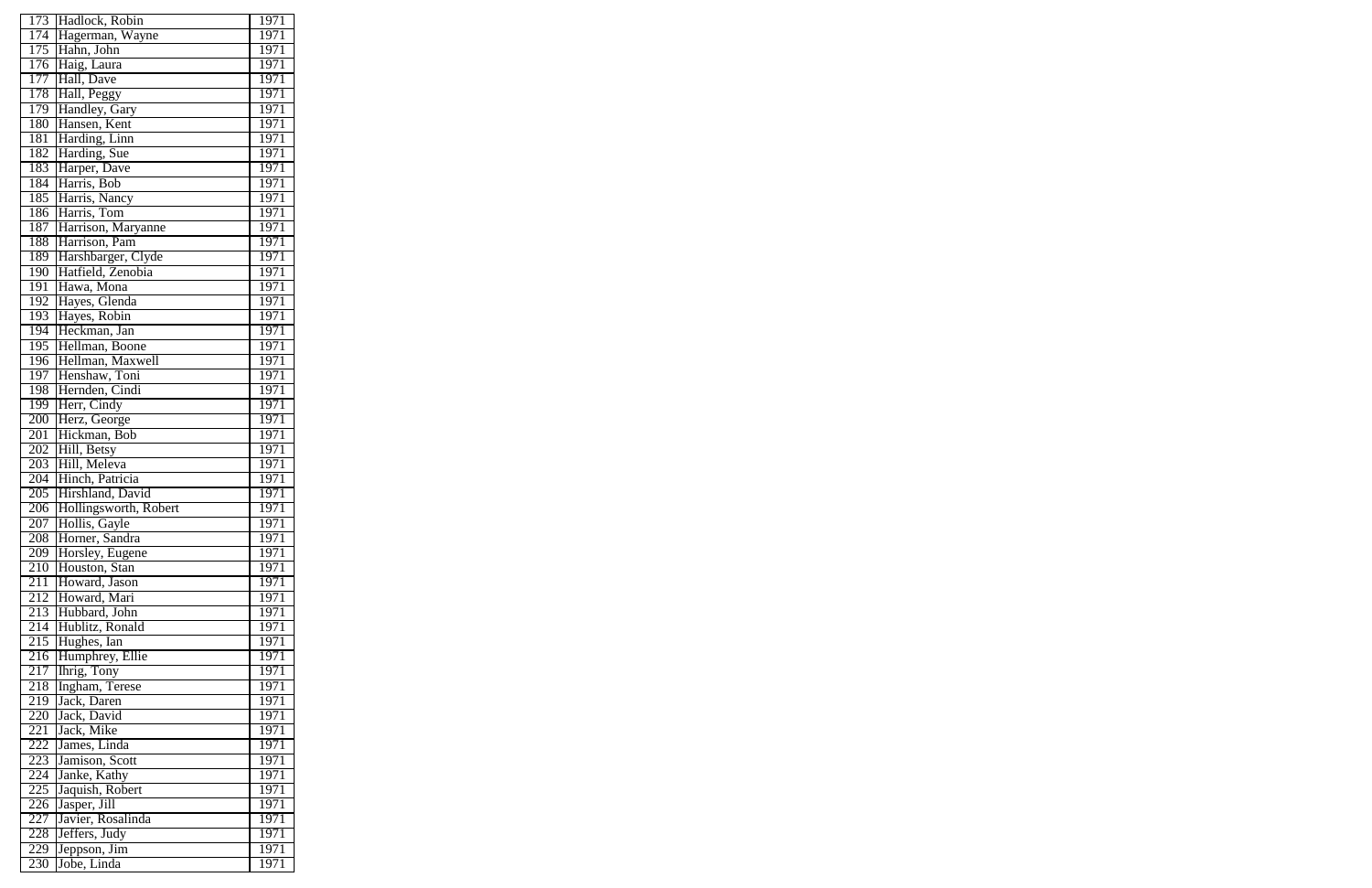| 231              | Johnson, Malinda   | 1971 |
|------------------|--------------------|------|
| 232              | Jones, Shirley     | 1971 |
| 233              | Jordan, Cindy      | 1971 |
| 234              | Jurasevich, Lyn    | 1971 |
| 235              | Kelly, Carol       | 1971 |
| 236              | Kelly, Linda       | 1971 |
| 237              | Kelso, Mike        | 1971 |
|                  |                    |      |
| 238              | Kenney, Judy       | 1971 |
| 239              | Kersey, Philip     | 1971 |
| $\overline{240}$ | Kersten, Laura     | 1971 |
| $\overline{241}$ | Kimbrough, Craig   | 1971 |
| 242              | Kinser, Phil       | 1971 |
| 243              | Kishpaugh, Richard | 1971 |
| 244              | Klein, Kathy       | 1971 |
| 245              | Koehler, Martin    | 1971 |
| 246              | Koehler,, Michelle | 1971 |
| 247              | Kosso, Ann         | 1971 |
| 248              | Krakowiak, Dave    | 1971 |
| 249              | Kunkle, Cindy      | 1971 |
| 250              | LaMay, Rick        | 1971 |
| 251              | Landell, Chan      | 1971 |
| 252              | Larkin, Yvonne     | 1971 |
| 253              | LaTourrette, Rick  | 1971 |
| 254              |                    | 1971 |
|                  | Latta, Jacque      |      |
| 255              | Laxalt, Nicky      | 1971 |
| 256              | Leary, Kathie      | 1971 |
| 257              | Leckie, Shelly     | 1971 |
| 258              | LeMay, Sue         | 1971 |
| 259              | Lennon, Christine  | 1971 |
| 260              | Liebel, Robert     | 1971 |
| $\overline{261}$ | Lindeman, Dwight   | 1971 |
| 262              | Linnen, Suzanne    | 1971 |
| 263              | Liverato, Nancy    | 1971 |
| 264              | Loevgren, Eva      | 1971 |
| $\overline{265}$ | Lommel, John       | 1971 |
| 266              | Longe, Greg        | 1971 |
| 267              | Love, Jill         | 1971 |
| 268              | Lowery, Connie     | 1971 |
| 269              | Luis, Linda        | 1971 |
| 270              | Mack, Leif         | 1971 |
| 271              | Macken, Rona       | 1971 |
| 272              | Marchbank, Sue     | 1971 |
| 273              | Marin, Mark        | 1971 |
| 274              | Marks, Claire      | 1971 |
|                  |                    |      |
| 275              | Marshall, Bob      | 1971 |
| 276              | Martin, Bill       | 1971 |
| 277              | Martin, Dawn       | 1971 |
| 278              | Martin, Jeff       | 1971 |
| 279              | Matthews, Jeff     | 1971 |
| 280              | Mayer, Tom         | 1971 |
| 281              | Mayes, Mike        | 1971 |
| $28\overline{2}$ | McAtee, Joan       | 1971 |
| 283              | McClure, Bill      | 1971 |
| 284              | McConnell, Sherry  | 1971 |
| 285              | McKee, Jim         | 1971 |
| 286              | McKenna, Dennis    | 1971 |
| 287              | McNees, Rosemary   | 1971 |
| 288              | Means, Don         | 1971 |
|                  |                    |      |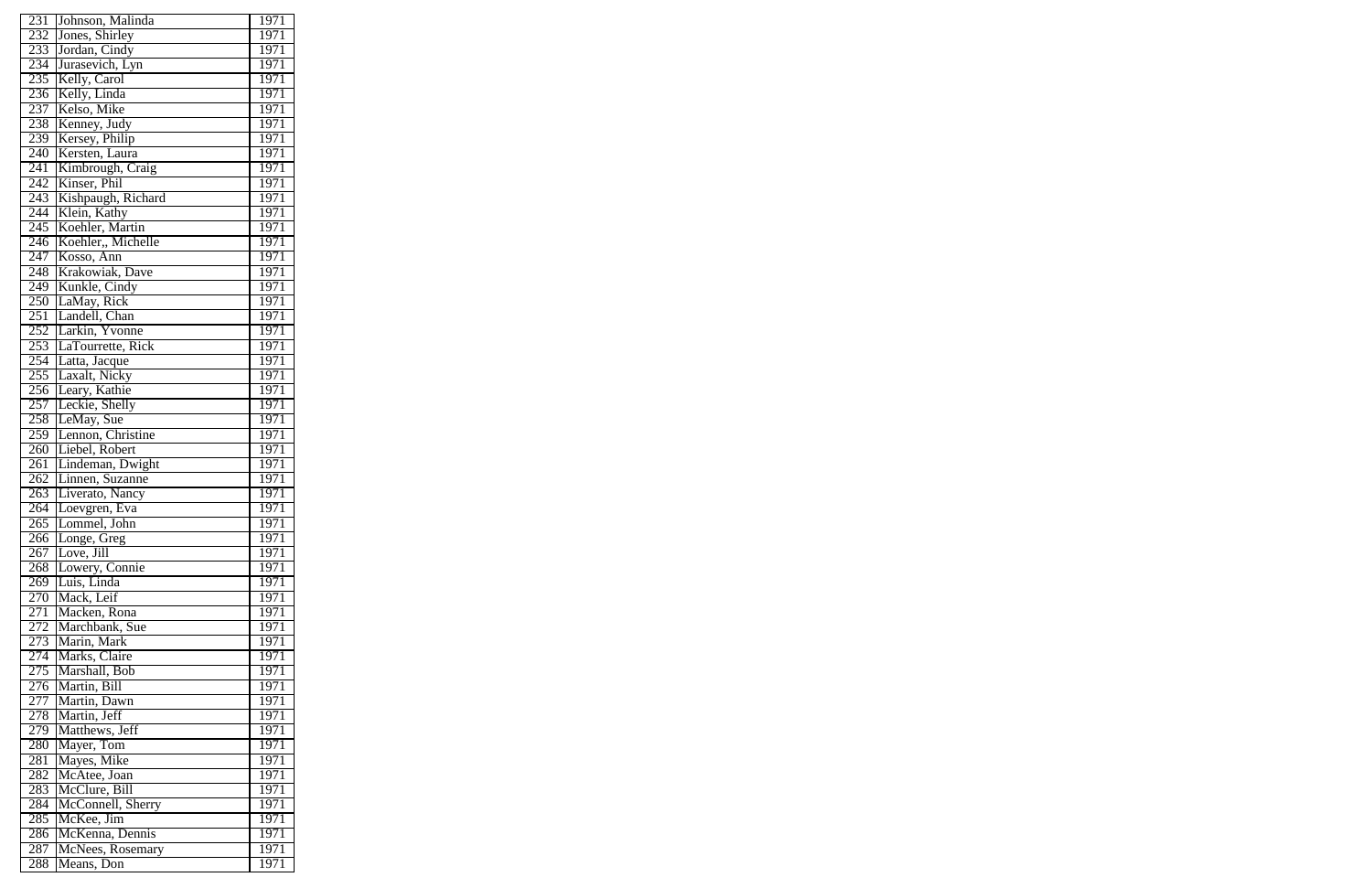| 289              | Meier, Rick                         | 1971         |
|------------------|-------------------------------------|--------------|
| 290              | Meiser, Marilyn                     | 1971         |
| 291              | Melvyn, Mia                         | 1971         |
| 292              | Menichetti, Laura                   | 1971         |
| 293              | Meyer, Tena                         | 1971         |
| 294              | Milne, Betty                        | 1971         |
| 295              | Minor, Cindy                        | 1971         |
| 296              | Minor, George                       | 1971         |
| 297              | Moberly, Mark                       | 1971         |
| 298              | Mondelli, Donna                     | 1971         |
| 299              | Monninger, Pam                      | 1971         |
| 300              | Moore, Sabra                        | 1971         |
| 301              | Mordenti, Moni                      | 1971         |
| 302              | Morrison, Mark                      | 1971         |
| 303              | Morrow, Michele                     | 1971         |
| 304              | Moss, Laurie                        | 1971         |
| 305              | Mulligan, Lou                       | 1971         |
| 306              | Murphy, Harold                      | 1971         |
| 307              | Myers, Phyllis                      | 1971         |
| 308              | Naumann, Steve                      | 1971         |
| 309              | Newton, Rich                        | 1971         |
| 310              | Nichols, Niki                       | 1971         |
| 311              | Nickovich, Cathy                    | 1971         |
| 312              | Nigro, Bruce                        | 1971         |
| 313              | Norris, Richard                     | 1971         |
| 314              | Nowotny, Debbie                     | 1971         |
| 315              |                                     | 1971         |
| 316              | Nugent, Cheryll<br>O'Brien, William | 1971         |
| 317              | Ogden, Robert                       | 1971         |
| 318              | Olguin, Steve                       | 1971         |
| 319              | Olson, Helen                        | 1971         |
| 320              | Oppio, Leslie                       | 1971         |
| 321              |                                     | 1971         |
| 322              | Ostermeyer, Mike                    |              |
| 323              | Overbay, Linda<br>Overlock, Dennis  | 1971<br>1971 |
| 324              |                                     |              |
|                  | Owen, Denise                        | 1971<br>1971 |
| 325<br>326       | Owsley, Keith<br>Pace, Steven       |              |
|                  |                                     | 1971         |
| 327              | Pair, Toni                          | 1971         |
| 328              | Palmer, Terry<br>Panelli, Steve     | 1971         |
| 329              |                                     | 1971         |
| 330              | Papp, Cathy                         | 1971         |
| 331              | Pascucci, Gene                      | 1971         |
| 332              | Patten, Frank                       | 1971         |
| 333              | Paul, Linda                         | 1971         |
| 334              | Pearce, Kathie                      | 1971         |
| 335              | Pechnik, Debbie                     | 1971         |
| 336              | Peterson, Gail                      | 1971         |
| 337              | Peterson, Janis                     | 1971         |
| 338              | Peterson, Terry                     | 1971         |
| $\overline{3}39$ | Phelps, Barbara                     | 1971         |
| 340              | Phelps, Robert                      | 1971         |
| 341              | Poe Sue                             | 1971         |
| 342              | Polikalas, Aline                    | 1971         |
| 343              | Powning, Charles                    | 1971         |
| $\overline{344}$ | Pressell, Art                       | 1971         |
| 345              | Puryear, Sheryl                     | 1971         |
| 346              | Raggio, Leslie                      | 1971         |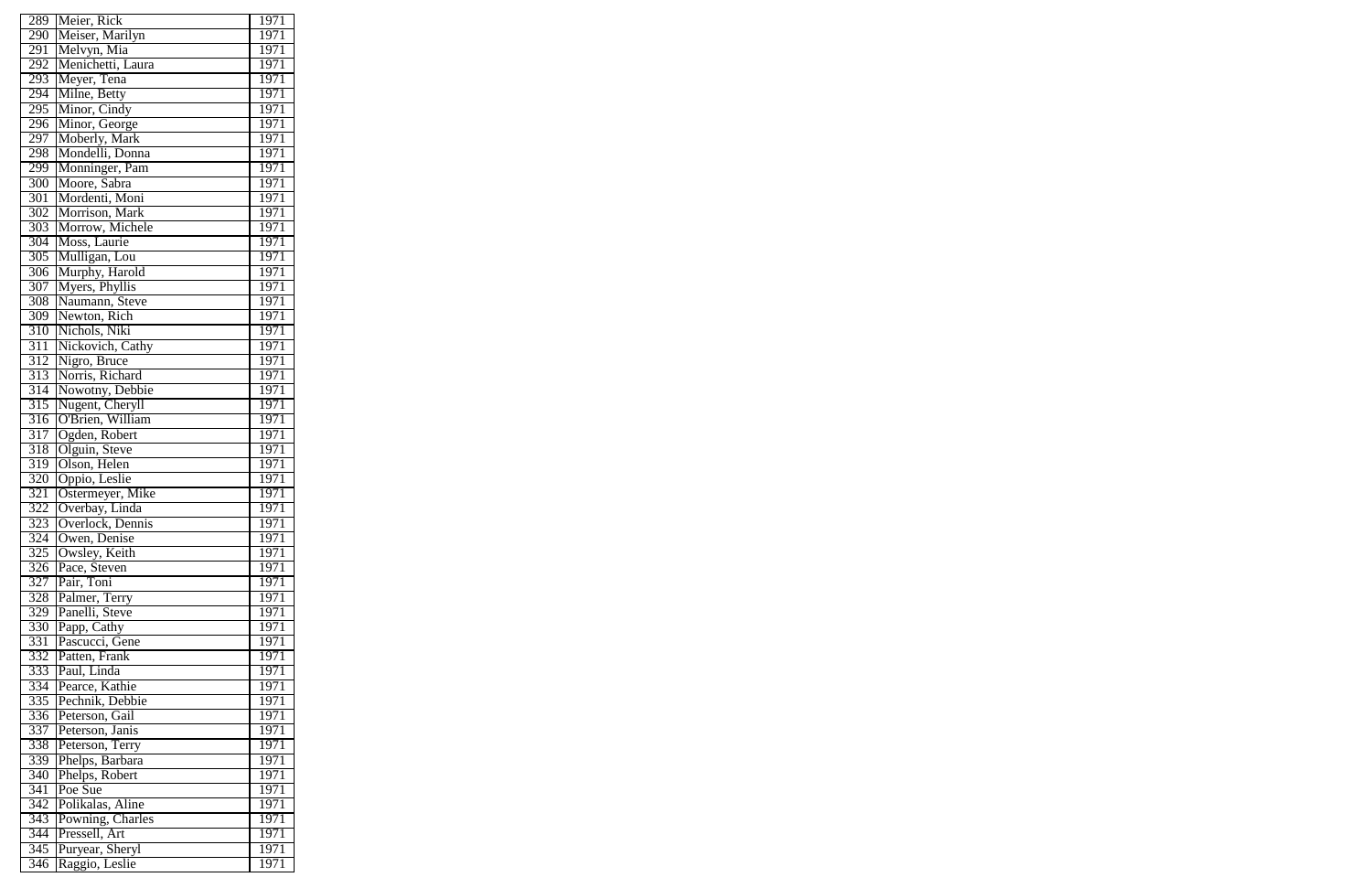| 347              | Rahming, Annette   | 1971              |
|------------------|--------------------|-------------------|
| 348              | Ranson, Sharon     | 1971              |
| 349              | Rausch, Michelle   | 1971              |
| 350              | Read, Richard      | 1971              |
| 351              | Reiber, Sally      | 1971              |
| 352              | Reilly, Jim        | 1971              |
| 353              | Richards, Craig    | 1971              |
| 354              | Riggs, Sherry      | 1971              |
| 355              | Risley, Glenn      | 1971              |
| 356              | Robinson, Andrew   | 1971              |
| 357              | Robson, Tim        | 1971              |
| 358              | Rogers, Helen      | 1971              |
| 359              | Rosenthal, Tina    | 1971              |
| 360              | Roth, Diane        | 1971              |
| $\overline{361}$ | Roth, Pam          | 1971              |
| $\overline{362}$ | Rowe, Tim          | 1971              |
| 363              | Rudd, Sue          | 1971              |
| 364              | Rueckl, Mark       | 1971              |
| 365              | Russell, Mike      | 1971              |
| $\overline{366}$ | Russell, Monica    | 1971              |
| $\overline{367}$ | Ryan, Ed           | 1971              |
| 368              | Ryerse, Dan        | 1971              |
| 369              | Saden, Barbara     | 1971              |
| 370              | Sanders, Judy      | 1971              |
| 371              | Santos, Sheryl     | 1971              |
| 372              | Sayers, Jana       | 1971              |
| 373              | Schaefer, Alan     | 1971              |
| 374              | Schoener, Pat      | 1971              |
| 375              | Schofield, Fred    | 1971              |
| 376              | Schopper, Jeff     | 1971              |
| 377              | Schratz, Mark      | 1971              |
| 378              | Schricker, Barbara | 1971              |
| 379              | Schuster, David    | 1971              |
| 380              | Schwartz, Georgia  | 1971              |
| $\overline{381}$ | Seaman, Clara      | $197\overline{1}$ |
| 382              | Semenza, Richard   | 1971              |
| 383              | Sharpe, Debbie     | 1971              |
| 384              | Sheehan, Leo       | 1971              |
| 385              | Sheets, Earlene    | 1971              |
| 386              | Sherman, Brooke    | 1971              |
| 387              | Shockley, Dan      | 1971              |
| 388              | Siegle, Holly      | 1971              |
| 389              | Silver, Karen      | 1971              |
| 390              | Simmons, Kim       | 1971              |
| $\overline{391}$ | Simonian, Jo-Nell  | 1971              |
| 392              | Simpson, Linda     | 1971              |
| 393              | Sinai, Aline       | 1971              |
| 394              | Smeltzer, Nancy    | 1971              |
| 395              | Smith, Dennis      | 1971              |
| 396              | Smith, Kathy       | 1971              |
| $39\overline{7}$ | Smith, Les         | 1971              |
| 398              | Snyder, Doug       | 1971              |
| 399              | Snyder, Wendy      | 1971              |
| 400              | Soderblom, Jim     | 1971              |
| $\overline{401}$ | Soper, Dale        | 1971              |
| 402              | Sotero, Ray        | 1971              |
| 403              | Spicer, Mike       | 1971              |
| 404              | Sprague, Rob       | 1971              |
|                  |                    |                   |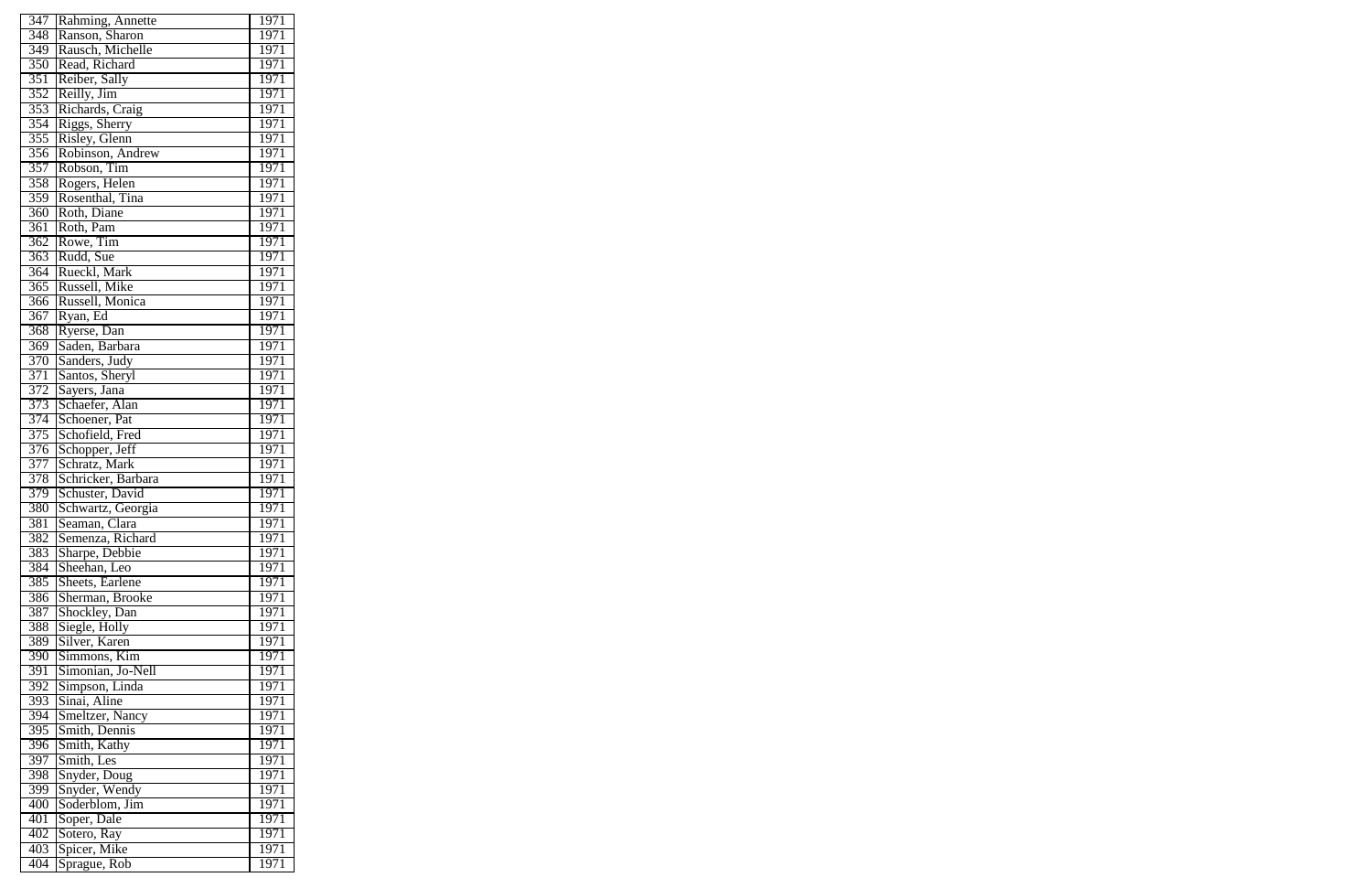| 405              | Squier, Kirk            | 1971              |
|------------------|-------------------------|-------------------|
| 406              | Squiers, Helen          | 1971              |
| 407              | Stewart, Larry          | 1971              |
| 408              | Sthultz, Linda          | 1971              |
| 409              | Stiles, Larry           | 1971              |
| 410              | Stimac, Barbara         | 1971              |
| 411              | Stone, Dawna            | 1971              |
| 412              | Stopper, Sheryl         | 1971              |
| 413              | Stosic, Mike            | 1971              |
| 414              | Stousland, Paul         | 1971              |
| 415              | Stremmel, Steve         | 1971              |
| 416              | Strock, John            | 1971              |
| 417              | Strock, Terry           | 1971              |
| 418              | Suggett, Bill           | 1971              |
| 419              | Sullivan, Cheryl        | 1971              |
| 420              | Sutherland, Andy        | 1971              |
| 421              | Swain, Dowain           | 1971              |
| 422              | Swartz, Karen           | $1\overline{971}$ |
| 423              | Tackahari, Joy          | 1971              |
| 424              | Talamante, Nick         | 1971              |
| 425              |                         | 1971              |
|                  | Talkington, Frank       | 1971              |
| $4\overline{26}$ | Tavares, Bob            | 1971              |
| 427              | Taylor, Lea             |                   |
| 428              | Taylor, Richard         | 1971              |
| 429              | Temkin, Tom             | 1971              |
| 430              | Thomas, Cindy           | 1971              |
| $4\overline{31}$ | Thornton, Bea           | 1971              |
| 432              | Tibolt, Sandy           | 1971              |
| 433              | Tolotti, Michelle       | 1971              |
| 434              | Towne, Gary             | 1971              |
| 435              | Trigero, Steve          | 1971              |
| 436              | Tucker, Randy           | 1971              |
| 437              | Vance, Merilee          | 1971              |
| 438              | Vanderburg, Peter       | 1971              |
| 439              | Velasquez, Micheline    | 1971              |
| 440              | Vineyard, Kathy         | 1971              |
| 441              | Volpi, Lynne            | 1971              |
| 442              | Vonderheide, Kim        | 1971              |
| 443              | Wacker, Steve           | 1971              |
| 444              | Wade, Steve             | 1971              |
| 445              | Warburton, Allison      | 1971              |
| 446              | Ward, Debbie            | 1971              |
| 447              | Warren, Jeff            | 1971              |
| 448              | Watkins, Nancy          | 1971              |
| 449              | Weethee, Renee          | 1971              |
| 450              | Wetzel, Pat             | 1971              |
| $\sqrt{451}$     | White, Joan             | 1971              |
| 452              | White, John             | 1971              |
| 453              | Widaman, Peggy          | 1971              |
| 454              | Wiedenbeck, Mona        | 1971              |
| 455              | Wiggs, Bruce            | 1971              |
| 456              | Wiggs, Jeff             | 1971              |
| 457              | Williamson, Eileen      | 1971              |
| 458              | Winters, Sheila         | 1971              |
| 459              | Woerner, Pamela         | 1971              |
| 460              | Wood, Eric              | 1971              |
| 461              | $\frac{W}{10000}$ , Tom | 1971              |
| 462              | Wynkoop, Thor           | 1971              |
|                  |                         |                   |